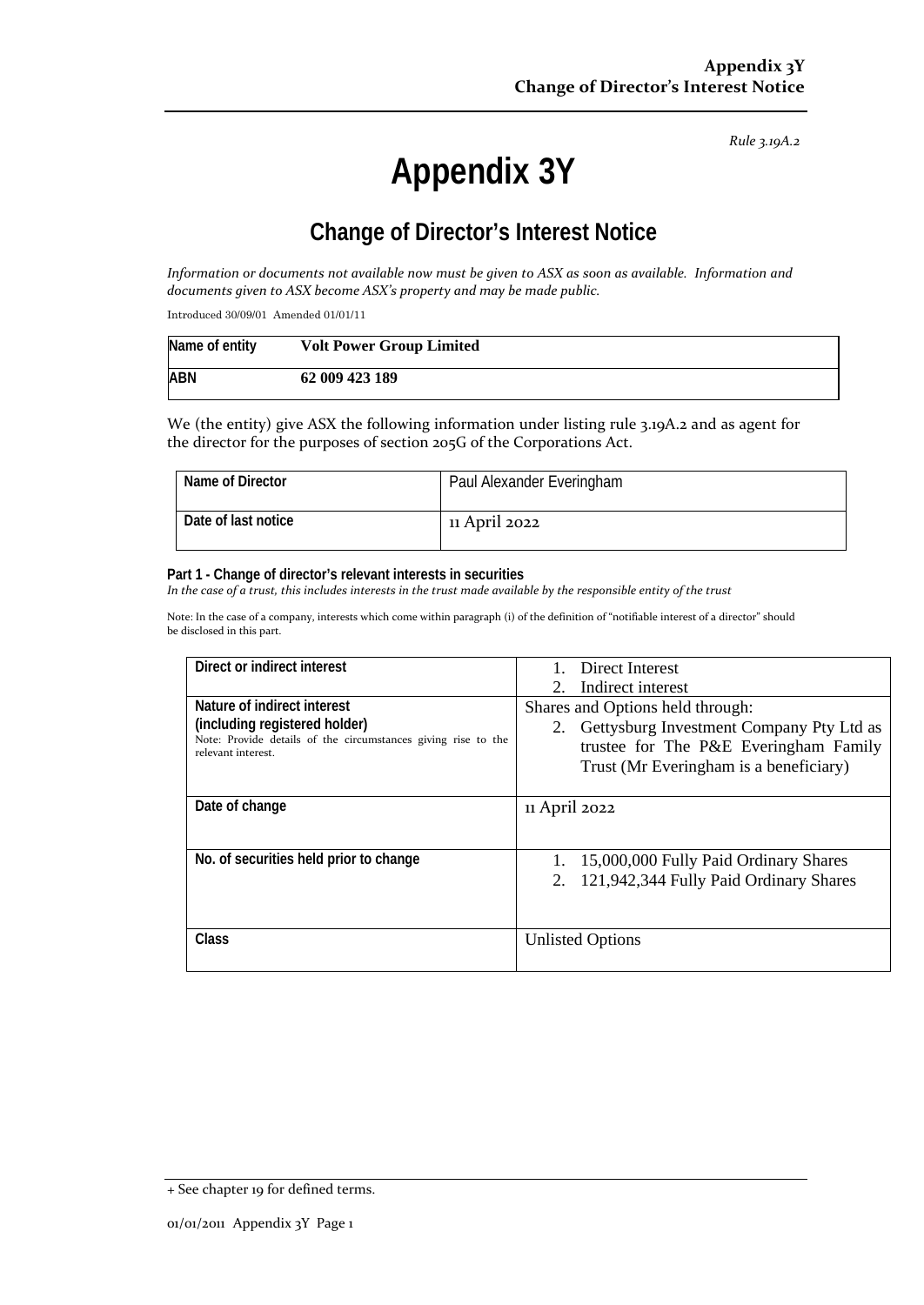| Number acquired                                                                                                                                                            | 60,000,000 Unlisted Options exercisable at 0.402<br>cents per share and subject to 6-months continuous<br>employment post 11 April 2022, expiring on 11<br>April 2024.                                                                                                                                                                                                                                                                                                                                                                                                                                                                                                                                                         |  |  |
|----------------------------------------------------------------------------------------------------------------------------------------------------------------------------|--------------------------------------------------------------------------------------------------------------------------------------------------------------------------------------------------------------------------------------------------------------------------------------------------------------------------------------------------------------------------------------------------------------------------------------------------------------------------------------------------------------------------------------------------------------------------------------------------------------------------------------------------------------------------------------------------------------------------------|--|--|
|                                                                                                                                                                            | 60,000,000 Unlisted Options exercisable at 0.429<br>cents per share and subject to 12-months<br>continuous employment post 11 April 2022 and<br>first ATEN Construction Start, expiring on 11<br>April 2025.                                                                                                                                                                                                                                                                                                                                                                                                                                                                                                                   |  |  |
|                                                                                                                                                                            | 60,000,000 Unlisted Options exercisable at 0.45<br>cents per share and subject to 12-months<br>continuous employment post 11 April 2022 and<br>there being a 180 day VWAP of at least 0.60cents<br>per share, expiring on 11 April 2026.                                                                                                                                                                                                                                                                                                                                                                                                                                                                                       |  |  |
| Number disposed                                                                                                                                                            |                                                                                                                                                                                                                                                                                                                                                                                                                                                                                                                                                                                                                                                                                                                                |  |  |
| Value/Consideration<br>Note: If consideration is non-cash, provide details and estimated<br>valuation                                                                      | N/A - Issued by agreement on appointment as Non-<br>executive Director                                                                                                                                                                                                                                                                                                                                                                                                                                                                                                                                                                                                                                                         |  |  |
| No. of securities held after change                                                                                                                                        | 1. 15,000,000 Fully Paid Ordinary Shares<br>2. 121,942,344 Fully Paid Ordinary Shares<br>60,000,000 Unlisted Options exercisable at<br>0.402 cents per share and subject to 6-months<br>continuous employment post 11 April 2022,<br>expiring on 11 April 2024.<br>60,000,000 Unlisted Options exercisable at<br>0.429 cents per share and subject to 12-<br>months continuous employment post 11 April<br>2022 and first ATEN Construction Start,<br>expiring on 11 April 2025.<br>60,000,000 Unlisted Options exercisable at<br>0.45 cents per share and subject to 12-months<br>continuous employment post 11 May 2021<br>and there being a 180 day VWAP of at least<br>0.60 cents per share, expiring on 11 April<br>2026. |  |  |
| Nature of change<br>Example: on-market trade, off-market trade, exercise of options,<br>issue of securities under dividend reinvestment plan, participation<br>in buy-back | Issued by agreement on appointment as Non-<br><b>Executive Director</b>                                                                                                                                                                                                                                                                                                                                                                                                                                                                                                                                                                                                                                                        |  |  |

<sup>+</sup> See chapter 19 for defined terms.